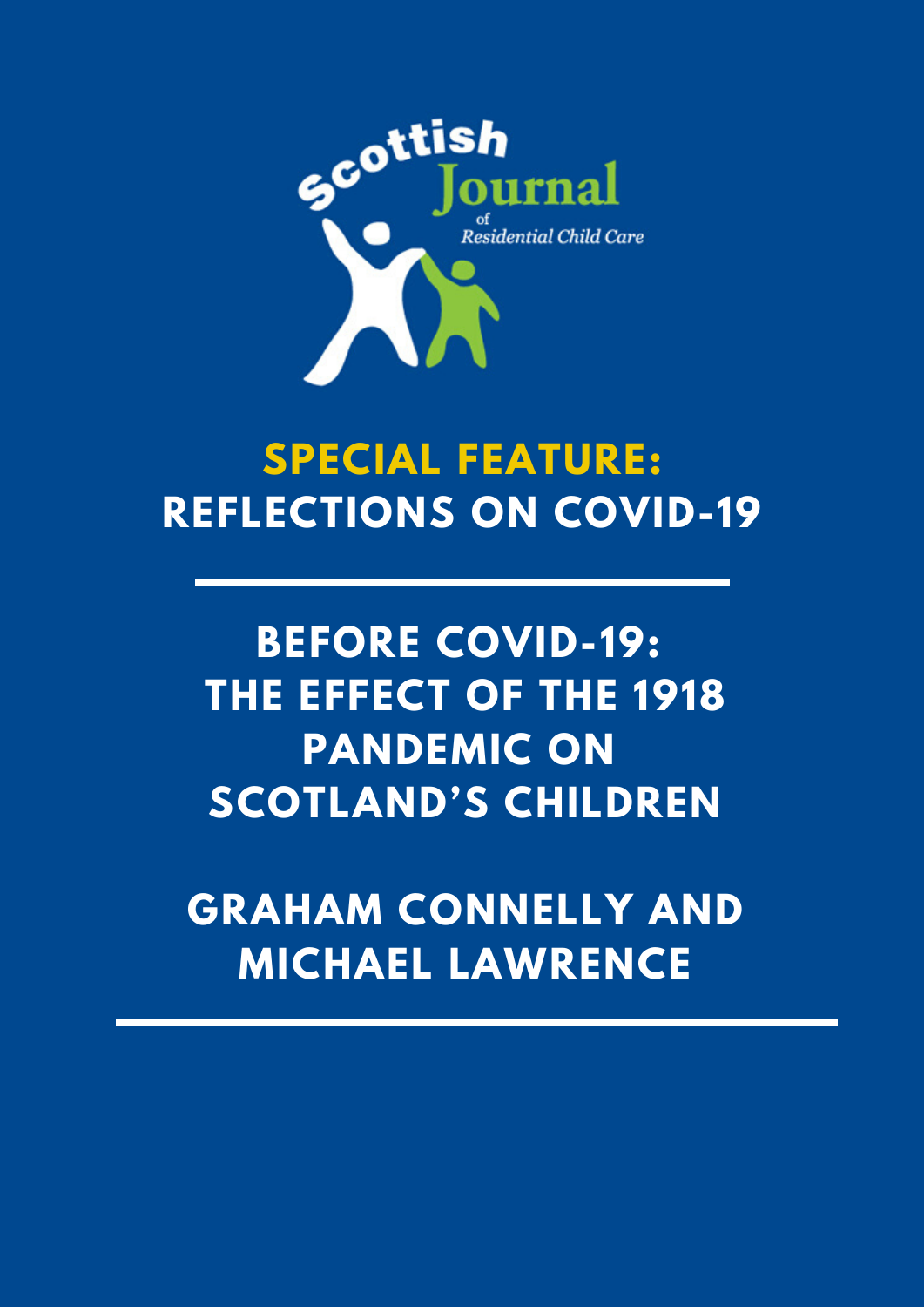## Before COVID-19: The effect of the 1918 pandemic on Scotland's children

### **Graham Connelly and Michael Lawrence**

## **Abstract**

The erroneously named 'Spanish Flu' pandemic of 1918-1920 was responsible for the deaths of at least 50 million people worldwide. Its point of arrival in the UK was Glasgow, Scotland, probably brought by troops returning from the battlefields of the Great War. The first infections were in factories and a boys' industrial school and the first recorded deaths were of eight children at the former Smyllum Orphanage in Lanark. The British Newspaper Archive is a valuable online source of reports about the pandemic from local Scottish newspapers of the time, but there is more research to be done in the National Records of Scotland and in local archives. The authors welcome advice on potential sources of the effects of the 1918 pandemic on Scottish orphanages, children's homes and industrial schools.

## **Keywords**

'Spanish Flu', COVID-19, children, orphanages, industrial schools, Scotland

## **Corresponding author:**

Graham Connelly, honorary senior research fellow, University of Strathclyde, g.connelly@strath.ac.uk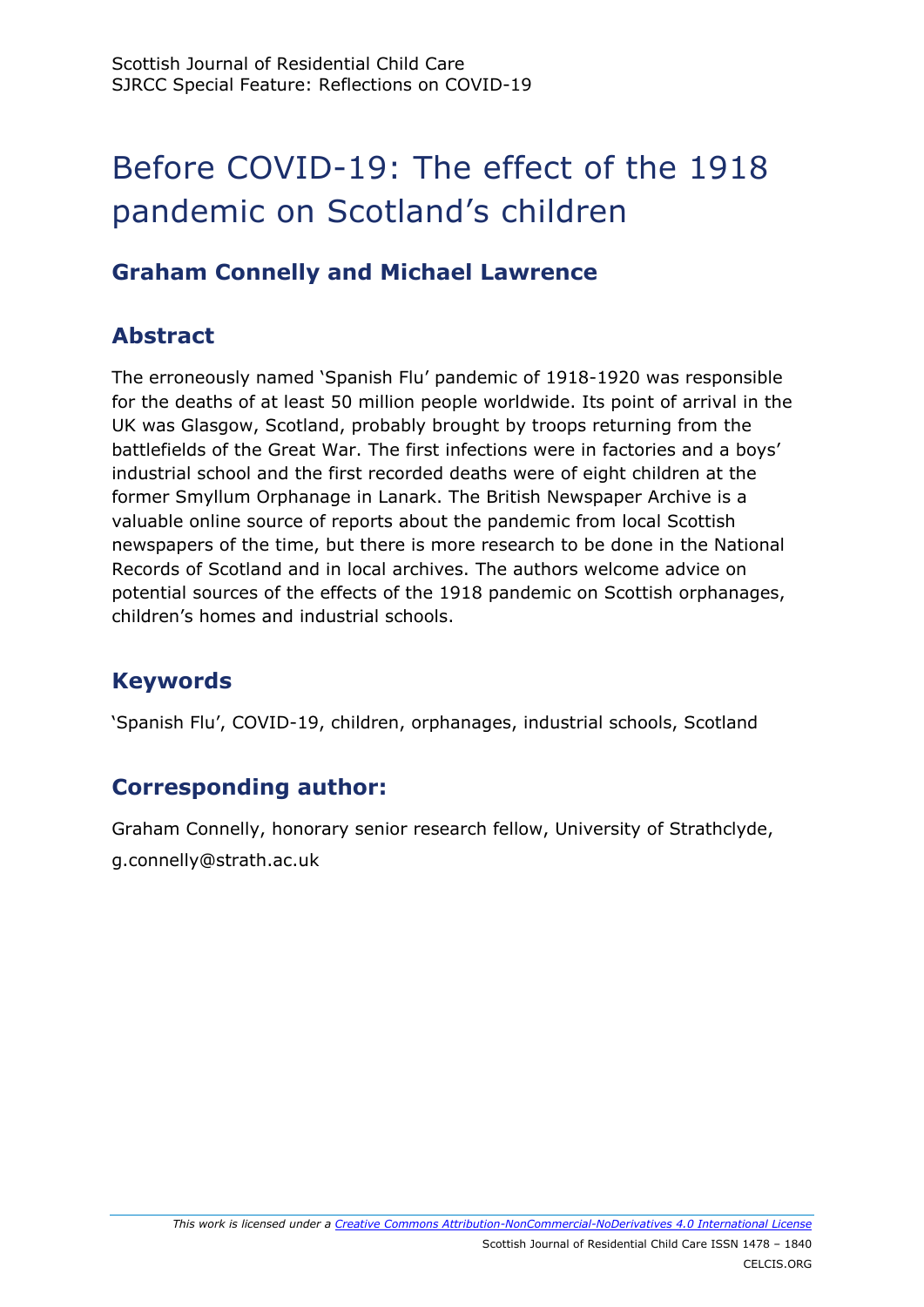#### **Introduction**

As we are all presently experiencing restrictions to our normal daily routine in various degrees - depending on where in the world we live - necessitated by the COVID-19 pandemic, it is instructive to consider the historical parallels with a previous viral pandemic, popularly known as the 'Spanish Flu'.

COVID-19 is a highly infectious acute respiratory illness caused by the novel coronavirus SARS-CoV-2. The virus was first reported in Wuhan, China in December 2019, and has since become a global pandemic with devastating effects on our health, economy, and everyday social interaction. At the time of writing, in late May 2020, more than five million people were reported to have been infected worldwide, around two million people had recovered, and more than 326 thousand had died. Around 80% of the deaths were in the over 60 age group - and 75% of these had pre-existing health conditions such as cardiovascular diseases and diabetes (Worldometers, 2020).

Children appear to be as likely to be infected by COVID-19 as adults, but they are less likely to experience serious illness (Liverpool, 2020). Other studies consistently indicate that children under the age of 18 make up only around 2% of total cases worldwide (Royal College of Paediatrics and Child Health, 2020). It is not yet entirely clear whether children are more or less likely to spread the disease as adults, 'but there is some evidence that their role in transmitting the virus is fairly limited' (Royal College of Paediatrics and Child Health, *ibid*). A study of cases in 14 primary and high schools in New South Wales, Australia found no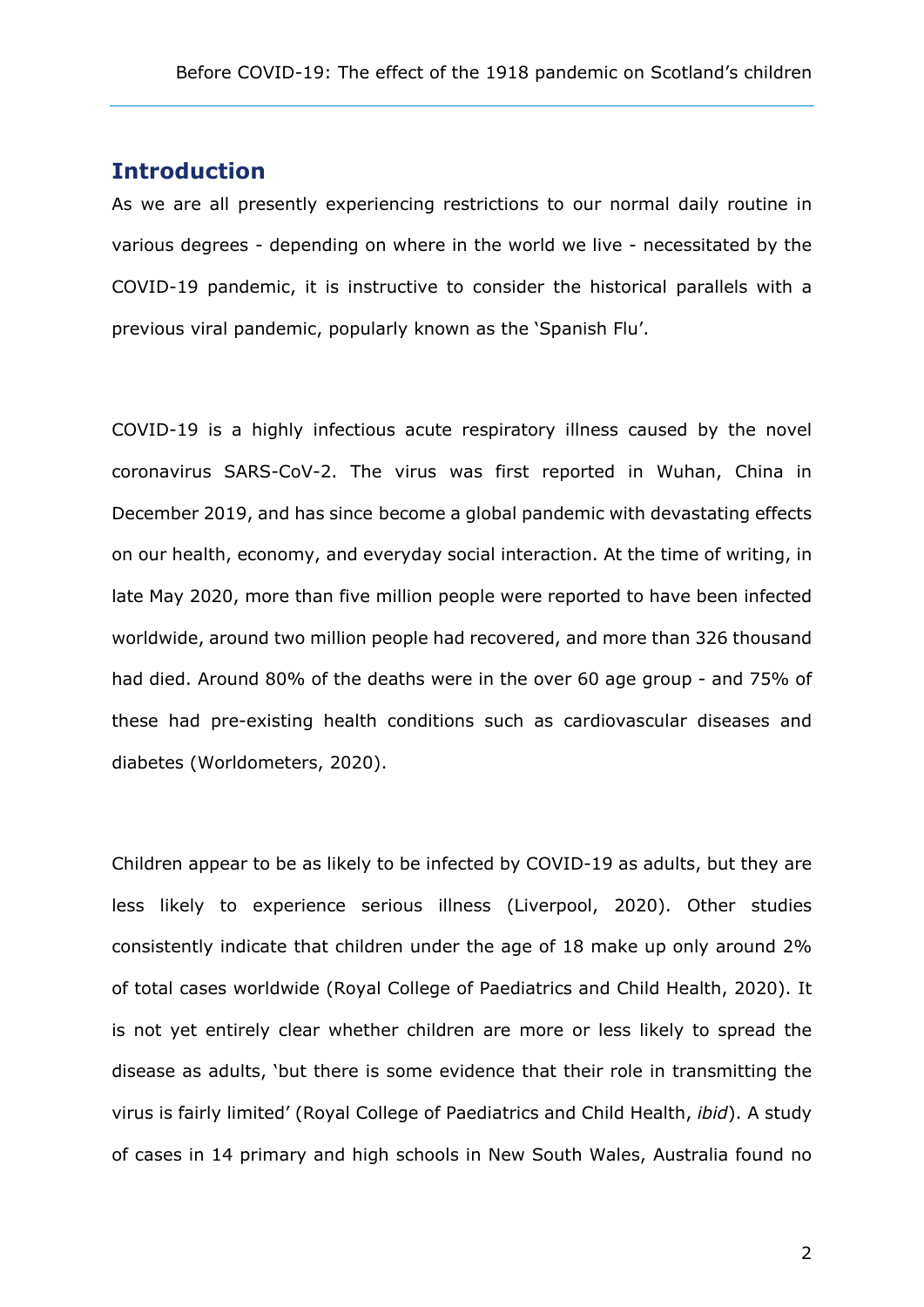instances of children infecting adults, however, the research was conducted when school attendance was low, thus enabling social distancing (National Centre for Immunisation Research and Surveillance, 2020). While the role children play in transmitting the disease is unclear, current thinking is that children are less likely than adults to acquire infection and less likely to bring infections into households (Boast, Munro, & Goldstein, 2020).

Just over a century ago, as the world was reeling from the death and destruction of the First World War, a viral pandemic struck: what came to be, erroneously,  $1$ known as 'Spanish Flu'. The influenza pandemic of 1918-1920 killed at least 50 million people, most dying in the second wave in late 1918, with young adults at greatest risk of death, rather than the elderly, who may have been protected by childhood exposure to a similar virus (Worobey, Han, & Rambaut, 2014). The higher rates of infection and mortality among young adults in the armed forces may also have been related to the movement of troops and close confines of trench warfare (Flecknoe, Wakefield, & Simmons, 2018). At a time before the internet made everyone a lay epidemiologist, before apps, and when knowledge of virology was much less sophisticated, the tools of public health were, however, remarkably familiar:

…the activities of the practitioners on the ground – quarantine, isolation, public propaganda, warnings, anti-spitting campaigns, legal restrictions on commercial activities, inspection, surveillance, and mandated (often public)

-

<span id="page-3-0"></span> $<sup>1</sup>$  Although the origins are uncertain, it is generally agreed it was not in Spain, but, 'As a</sup> neutral country during World War I, Spain lacked the incentive to censor the news the way combatants did' (Mamelund, 2017, p. 6)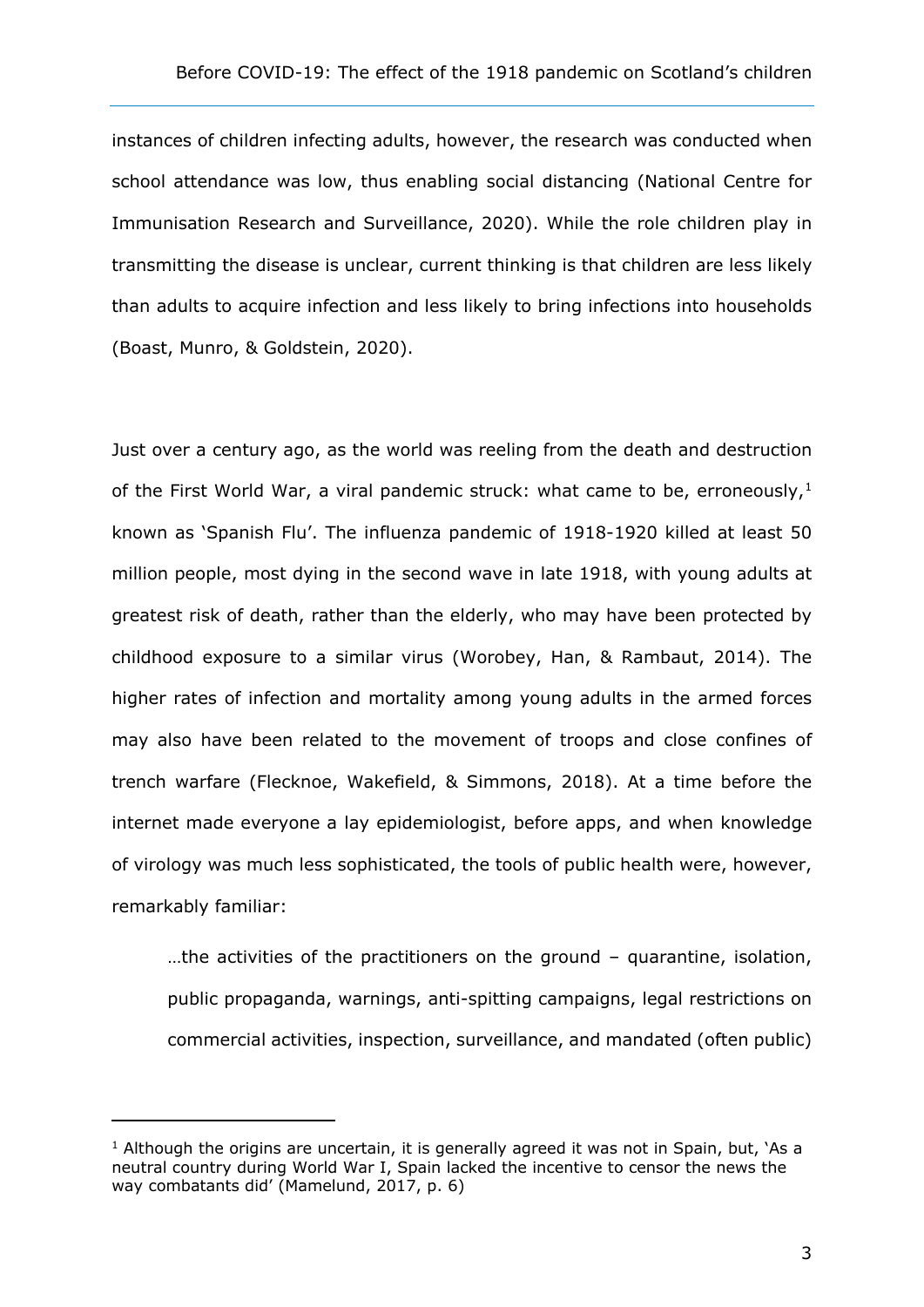identification and (perhaps) stigmatization – were all employed (Rosner, 2010, p. 39).

Among the first reported cases was Albert Gitchell, a cook at Camp Funston in Kansas, USA, who became ill on 4 March 1918. The disease spread among US soldiers and may have been brought with them to Europe. The exact origin of the virus is disputed. As with COVID-19, China has been identified as a possible source, the virus perhaps being brought to France by Chinese labourers recruited to dig Great War trenches (Butler & Hogg, 2007). Others think it was more likely to have originated in the unsanitary conditions of the war in France and thereafter moving from Europe to China (Oxford et al., 2002). An alternative name for the disease was Flanders Fever. Once established, the disease moved rapidly through France, Germany, Italy, Spain, and the UK, and during the next 18 months spread out in waves across the world via the military supply and trading routes, successively petering out and flaring up again (Martini, Gazzaniga, Bragazzi, & Barberis, 2019).

In recent years, scientists have been able to study the genetic structure of the 1918 virus using DNA from stored autopsy samples and tissues from exhumed preserved bodies. This kind of research has found strong evidence that Spanish Flu originated shortly before 1918 when an existing human virus changed by acquiring avian (bird) genes. People born earlier than 1880 or later than 1900 would have had protection against the 1918 virus because of childhood exposure to a similar virus, whereas those born in the period 1880-1900 had childhood exposure to a different virus which gave no immunity to Spanish Flu (e.g. Worobey et al., 2014).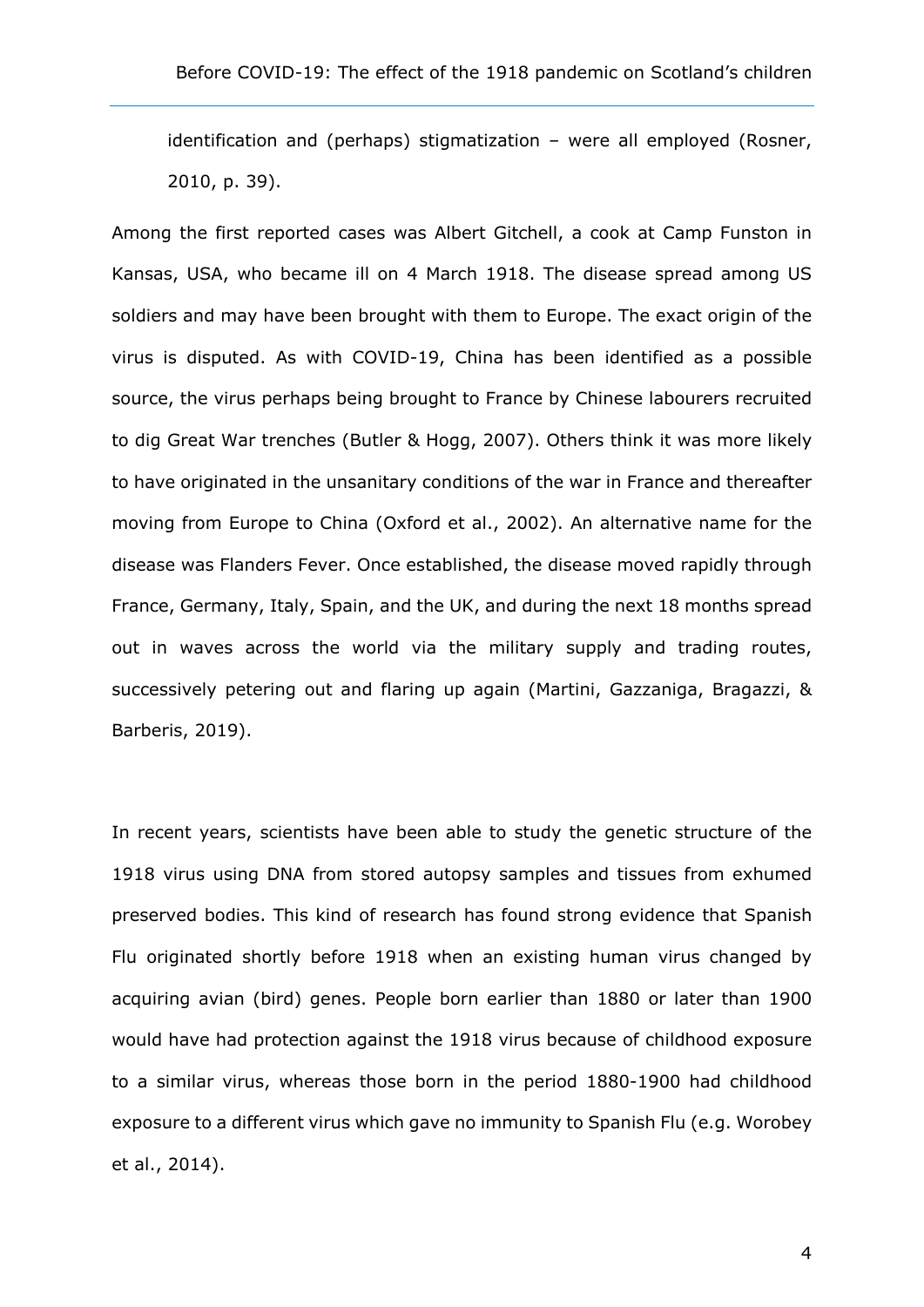#### **The 'Spanish Flu' comes to Scotland**

The first report of the disease in the UK was in Glasgow, Scotland. The medical journal, *The Lancet*, published a report in July 1918 by Glasgow's assistant medical officer of health, Dr Alexander MacLean. This brief article reported the nature of the disease and also provided an account of its early local spread (MacLean, 1918). Cases of influenza-type illness appeared in the first week of May 1918, with 420 cases in three factories and 16 in a boys' industrial school<sup>[2](#page-5-0)</sup>. Another outbreak emerged a week later in Lanarkshire, south-west of Glasgow, affecting 280 people in two industrial schools, a public school, $3$  and a hosiery manufacturer. There were eight deaths, seven from one school and one from the other.

…it has been ascertained that a boy resident in the infected industrial home stayed at the Lanarkshire Orphanage from May  $10<sup>th</sup>$  to  $15<sup>th</sup>$ , the first case occurring there in the person of the boy who slept in the same dormitory. Further, there is constant communication between this Glasgow home and a Lanarkshire school where there were 80 cases and 1 death (*ibid*.).

Dr MacLean also records that, 'Similar outbreaks have occurred at intervals in several industrial schools throughout the country'. The lack of social distancing afforded by the living arrangements, and other inadequate sanitary and care practice, inevitably contributed to the infections and resulting deaths, but another relevant factor noted in Dr MacLean's report is the 'constant communication' between different centres, thus spreading the infection.

-

<span id="page-5-0"></span> $2$  Industrial schools, originating in the mid-19<sup>th</sup> Century, were the predecessors of today's residential schools.

<span id="page-5-1"></span><sup>&</sup>lt;sup>3</sup> A term not to be confused with its use to denote a class of English boarding school: public schools in Scotland were the predecessors of today's local authority schools.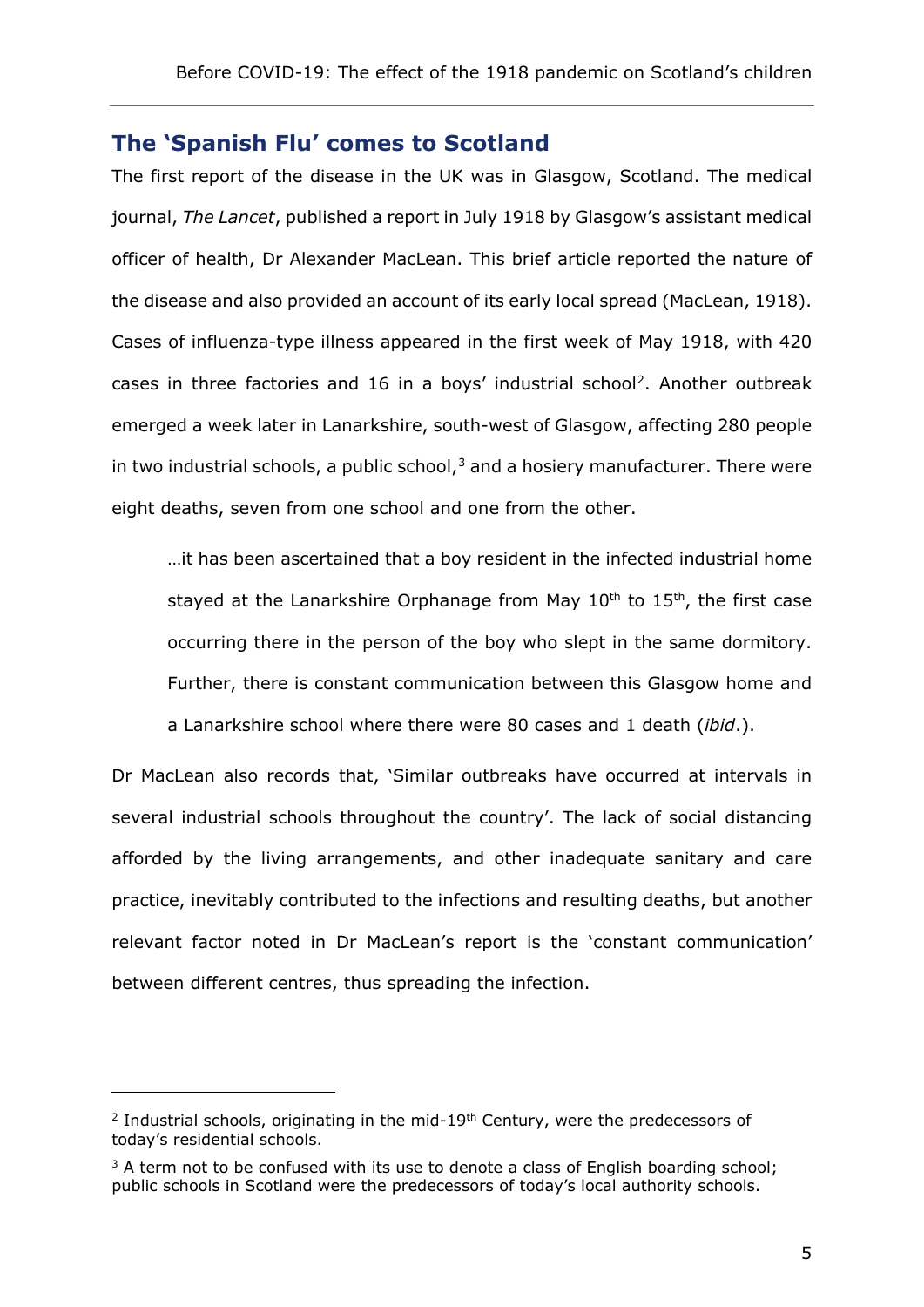To mark the centenary of the 1918 influenza pandemic, *The Daily Express* published a detailed account of the Lanarkshire outbreak, revealing for the first time the names of the eight young people who died, all residents at the Smyllum Orphanage<sup>[4](#page-6-0)</sup> in Lanark, run by the Daughters of Charity of St. Vincent de Paul (Borland, 2018).

#### **The Smyllum children**

Ben Borland's report lifts the children from obscurity as 'victims' of the pandemic to the status of real people with families who were almost certainly under stress as a result of poverty, war and the disease itself. The names of the children who died and their parents are shown in Figure 1.

#### **Figure 1 The children of Smyllum Orphanage who died of 'Spanish Flu'**

David Clabby (15), son of Patrick, general labourer and Rose

Daniel Daisley (11), son of William, coal miner, deceased and Margaret

Mulgrew

-

James McBrian (13), son of William, shipyard worker, deceased and Bridget

Patrick Gaffney (13), son of James, quarry miner, deceased and Mary

Robert Woods (13), parents unknown

John Donaghy (12), parents unknown

Francis McLuskie (9), son of Edward, coal miner, and Bridget, deceased

<span id="page-6-0"></span><sup>4</sup> Smyllum Orphanage, later named Smyllum Park, was a residential home and school for children which closed in 1981. In 2018 the Scottish Child Abuse Inquiry found that children at Smyllum had been sexually abused and beaten with leather straps, hairbrushes and crucifixes.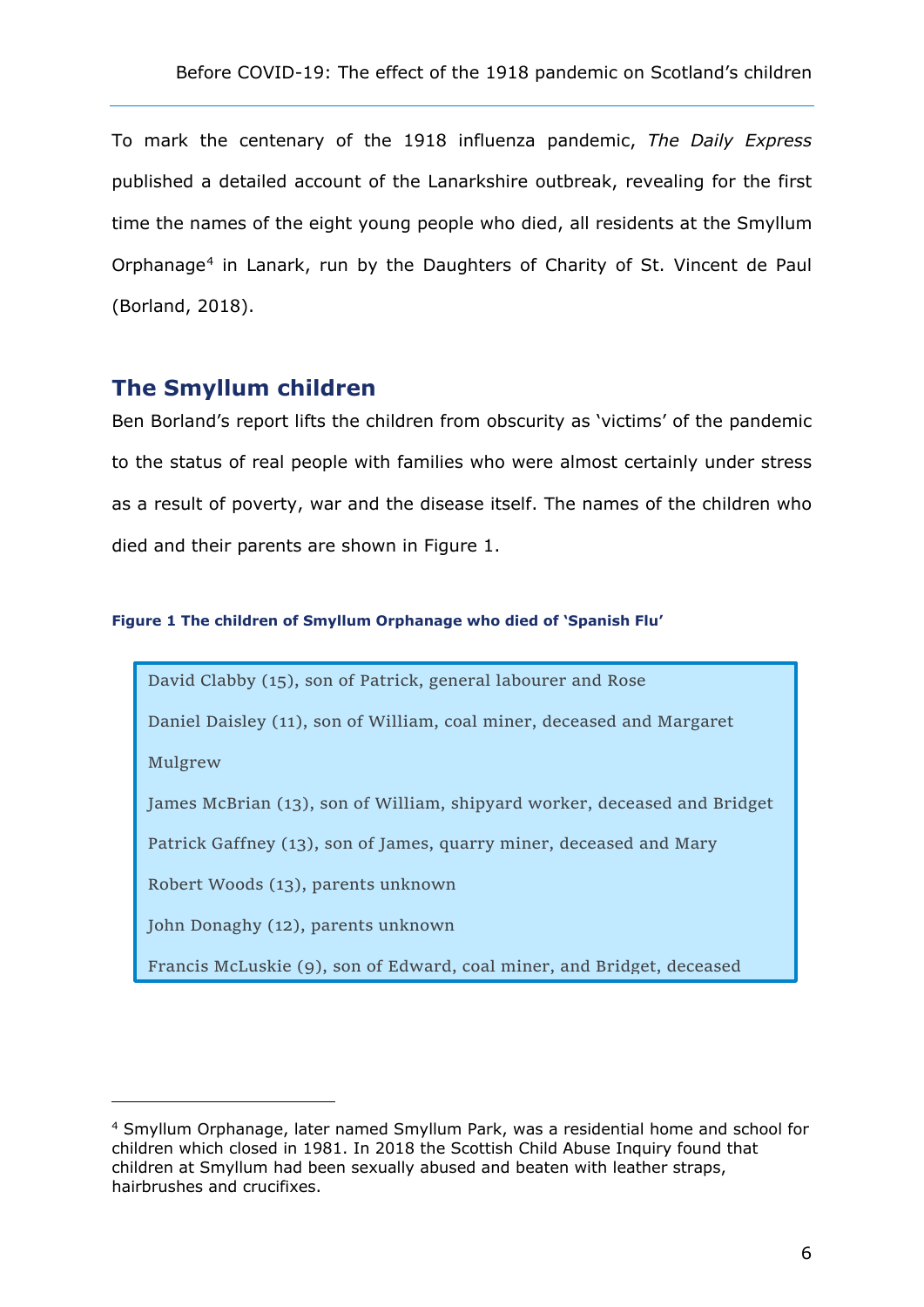A ninth child, Nicholas Quinn (8), also died during the epidemic, though the cause of his death was tuberculosis. Borland reports that the children, 'would most likely have been buried in the common ground at St. Mary's cemetery [and] at least 400 youngsters from Smyllum had been interred there between 1864 and 1981' (*ibid*., p. 5).

The Smyllum children were, in today's terminology, 'looked after', in the sense that they were placed on behalf of the State in an institution supposed to be a place of safety and education. More recent revelations show that Smyllum was anything but safe. The young people who died, and others who were infected but recovered, may have been in poor physical health as a result of the circumstances which led to their placement at Smyllum, but the reference in Dr MacLean's report to 'constant communication' between different centres suggests that infection control practices at the orphanage were inadequate.

MacLean's report also mentions infections in several other unnamed industrial schools in Scotland. The research for this article is based on online sources only. We are aware that the National Records of Scotland has extensive archives on orphanages, other children's homes, and industrial schools across Scotland at the time of the Spanish Flu epidemic. These include health, sanitation and school inspections as well as death certificates between 1918 to 1920. When the NRS and local libraries re-open after the Covid-19 crisis we will be able to investigate these physical records in detail. It may be that we also need to look in reports by medical officers of health and other local archives, and we welcome any advice or more detailed information from readers.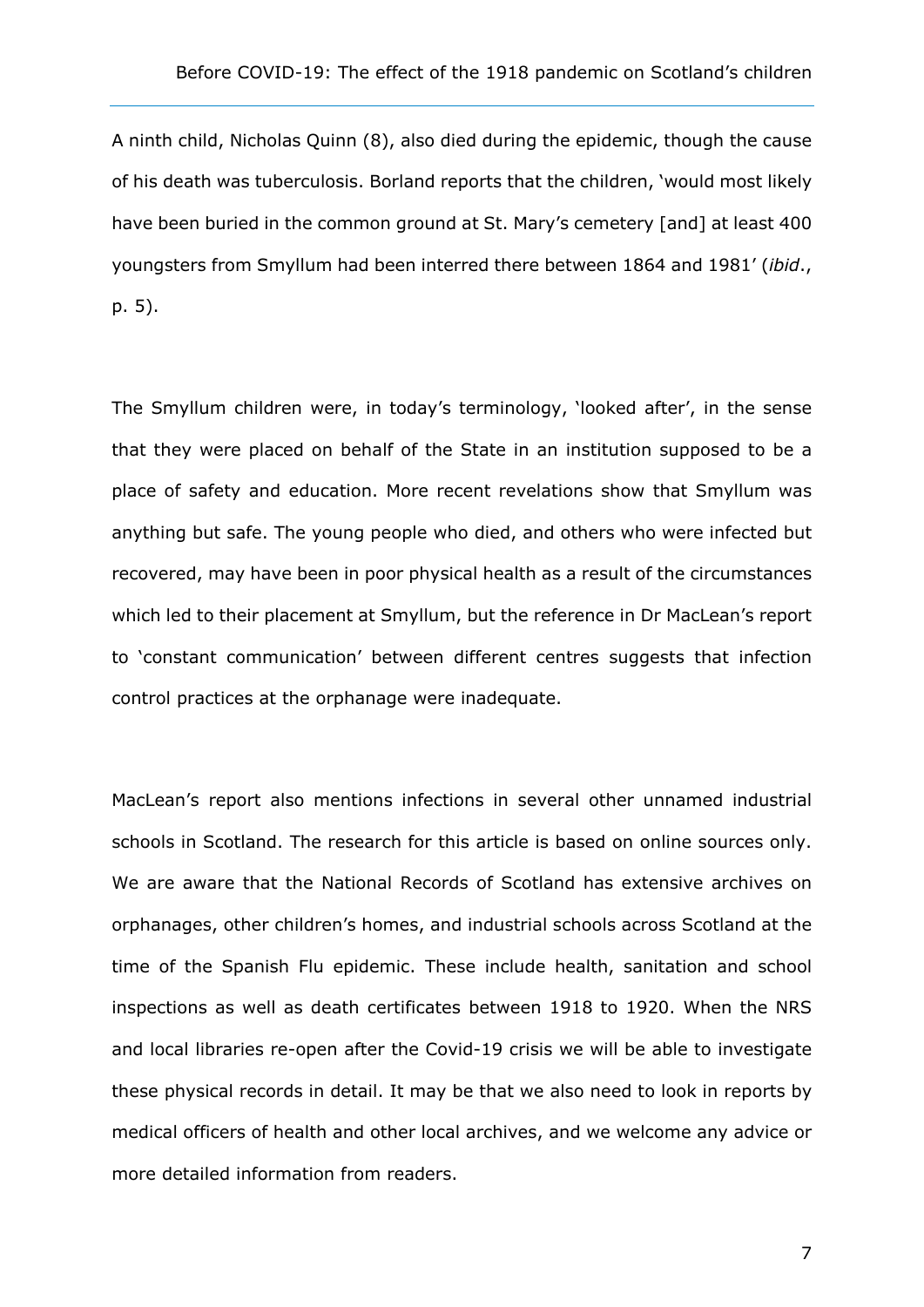#### **Newspaper reports**

Searches in the British Newspaper Archive uncovered many brief and factual accounts of the disease and efforts to control it.



**Red Cross workers making anti-influenza masks during the 1918 pandemic. Source: National Archives, image identifier: 454993341**

The *Carluke & Lanark Gazette* on 25 May 1918 reported on an outbreak of influenza at Smyllum Orphanage. Five children had died and, in every case, this was due to peritonitis resulting from influenza. The cases were chiefly in the boys' dormitory but later a number of girls were infected.

The *Hamilton Advertiser* on 21 September 1918 covered a full report from the medical officer of health on the infectious sickness at the Smyllum Orphanage. A total of 186 children had been affected and there had been nine deaths, eight from influenza.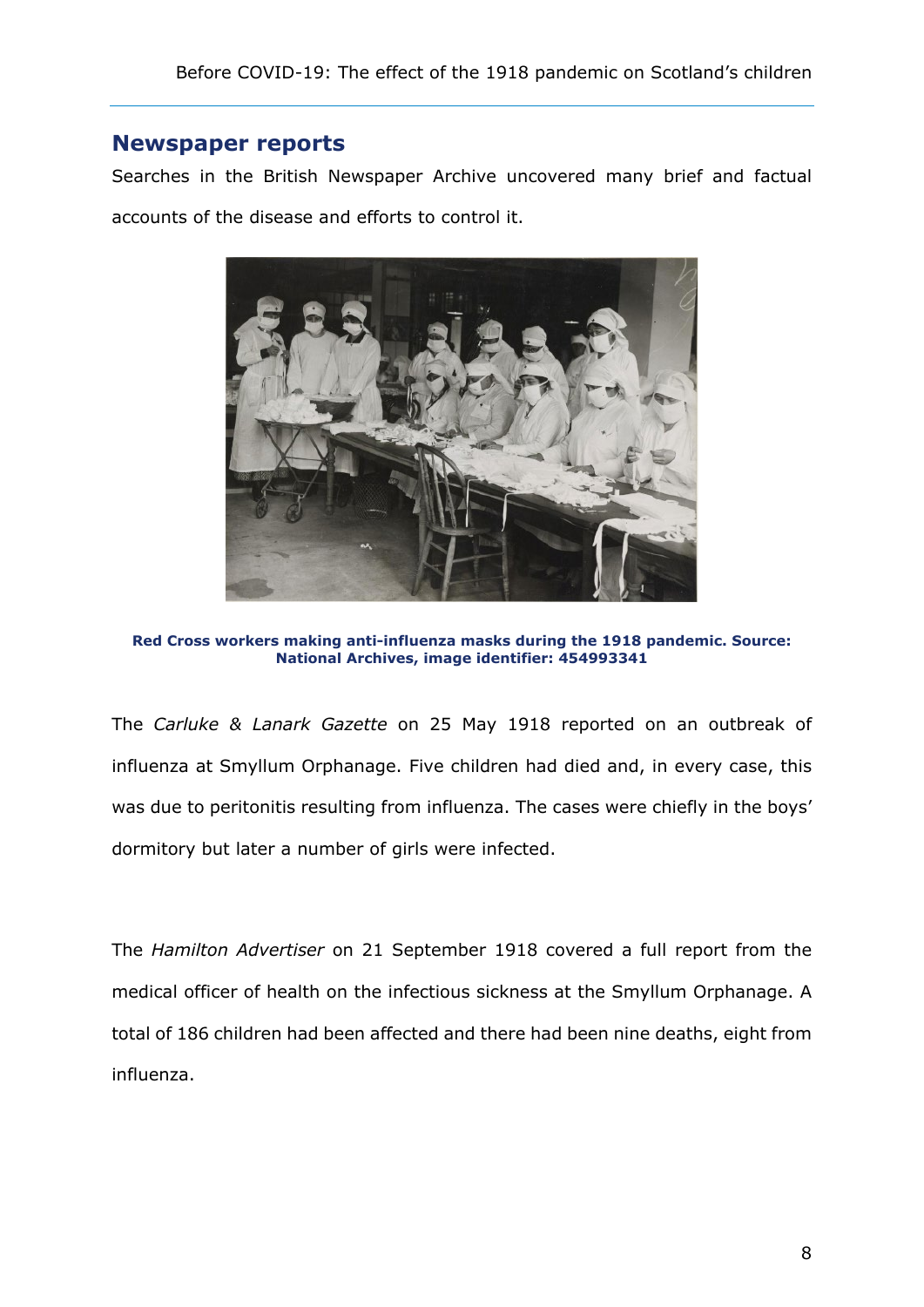The *Aberdeen Evening Express* on 15 October 1918 reported that there were now about 5,000 children and some 90 staff absent from schools in the Aberdeen School Board area. As a consequence, the Board resolved to close all primary schools for two weeks until the morning of Monday 29 October 1918. Secondary schools in Aberdeen remained open, despite having many absences.

The *Aberdeen Evening Express* on 18 October 1918 summarised the influenza situation elsewhere in Scottish schools. It was confirmed that the disease had broken out in one of the major boarding schools in Edinburgh. There were many cases in the Glasgow School Board area but no schools had closed. All schools, however, were closed in the Govan School Board area.

The *Dundee Evening Telegraph* on 18 October 1918 carried a public notice: 'Dundee Industrial Schools. Owing to the outbreak of influenza no visitors will be allowed at Balgay and Baldovan Schools. Signed: Jas Winchester, Sec.'

*The Motherwell Times* on 25 October 1918 reported that owners of places of entertainment were asked to pay particular attention to the cleanliness, ventilation and disinfection of their premises, but the medical officer of health was not convinced that closing schools would be effective in preventing the spread of the disease. Nevertheless, schools were closed for varying periods across Scotland, depending on local judgement.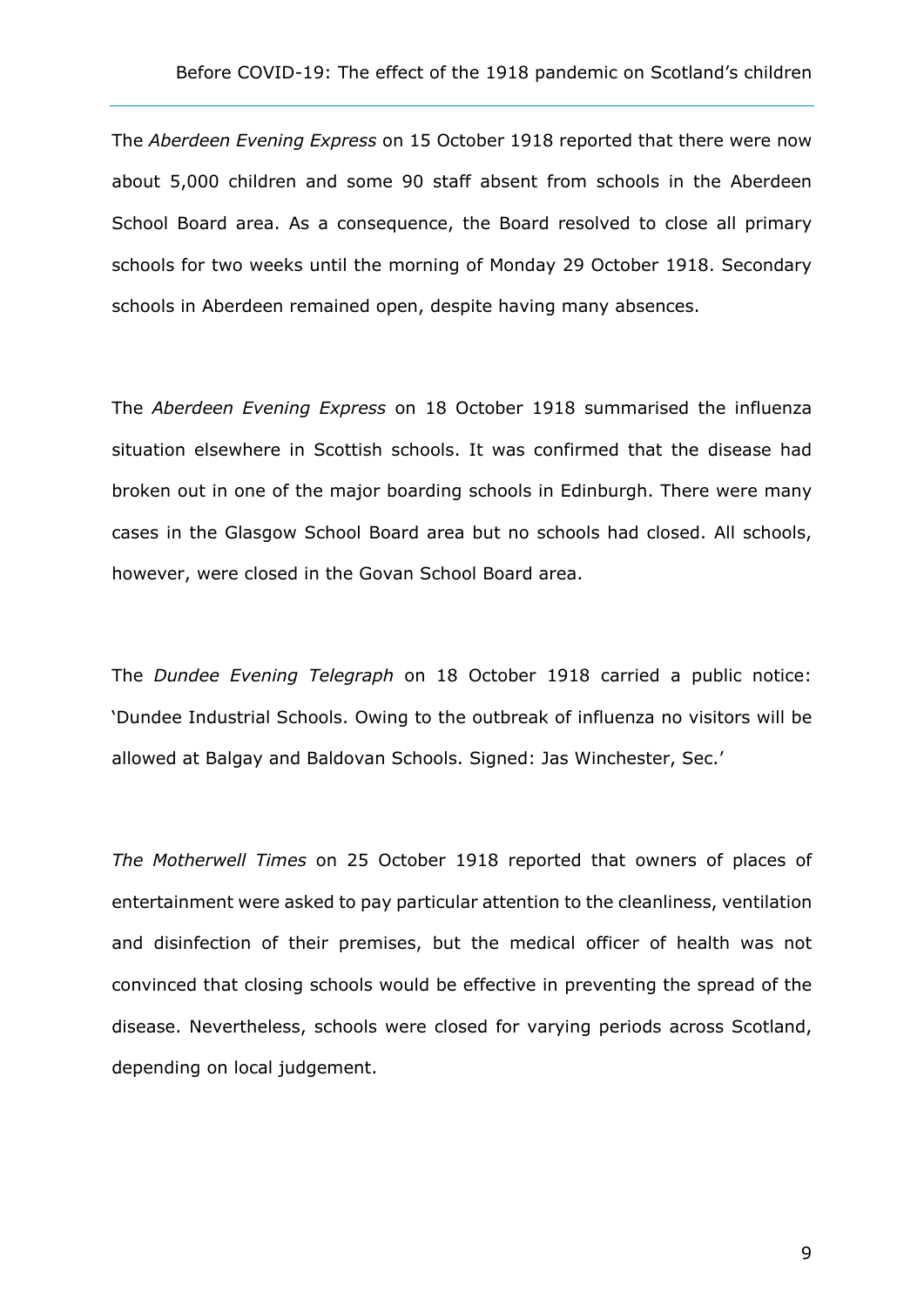The *Fraserburgh Herald & Northern Counties Advertiser* on 29 October 1918 reported that the 'dreaded influenza' had returned in epidemic form with 'dozens of fresh cases and hundreds of people laid aside'. School attendance at the North School fell to 72% and the county medical officer ordered closure of all schools for two weeks. *The Scotsman* on 31 October 1918 reported that the medical officer of health for the city of Edinburgh had recommended that all schools be closed for three weeks and that children under 15 should be prohibited from attending picture houses.

Local newspapers across Scotland were reporting similar actions in the following weeks and months. *The Arbroath Herald and Advertiser for the Montrose Burgh*s on 13 December 1918 reported a proposal for converting soldiers' gas masks into influenza masks and noted that the local Red Cross Society branch was busy making anti-influenza masks.

By late autumn 1918, newspaper accounts contained reports of mass deaths. *The Scotsman* on 5 November 1918 reported 257 deaths in the previous two weeks in Edinburgh, another 51 in one week in Leith, 55 deaths in a two-week period in Linlithgow, 26 in Falkirk and 50 in Aberdeen. On the same day, the *Dundee Courier* reported that thousands in the city were affected and medical staff were overwhelmed, and a request was being made for help from army doctors and nurses.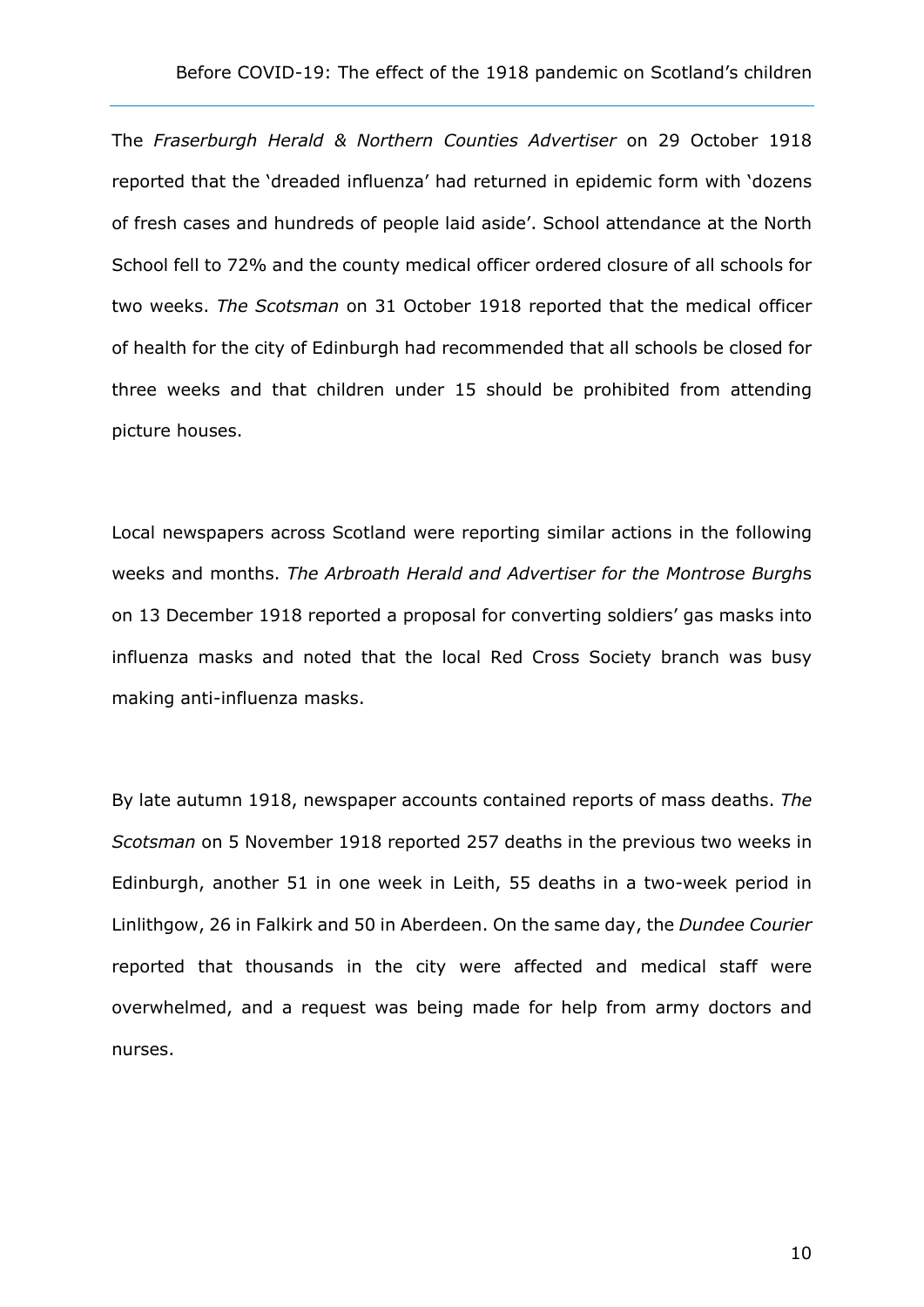The *Kirkintilloch Herald* on 1 January 1919 reported under the heading 'Education', somewhat unbelievably, 'there was nothing exciting in the annals of the School Board during the year'. As an afterthought, the writer added, 'Influenza in these last weeks has had a disorganising effect, but happily the epidemic is passing away, and normal conditions may be anticipated with the reopening after the New Year holidays'. But, as further reports testify, the infections, and deaths, continued.

The *Aberdeen Daily Journal* on 25 July 1919 reported on the annual meeting of the Aberdour Orphanage. The local medical officer, Dr Sellar, reported that there had been only three fatalities at the orphanage during the past year. It is not known whether these deaths were due to influenza.

The *Dundee Evening Telegraph* on 15 October 1919 reported on the annual meeting of the Dundee Orphan Institution. This included the news that there had been 75 children in the house during the year. The influenza outbreak in October 1918 had resulted in 54 cases amongst the children and staff but there were no fatalities.

Our searches in the archive have so far turned up no other reports specifically on the effects of the 1918 epidemic on children looked after in institutions in Scotland but we plan to continue our research.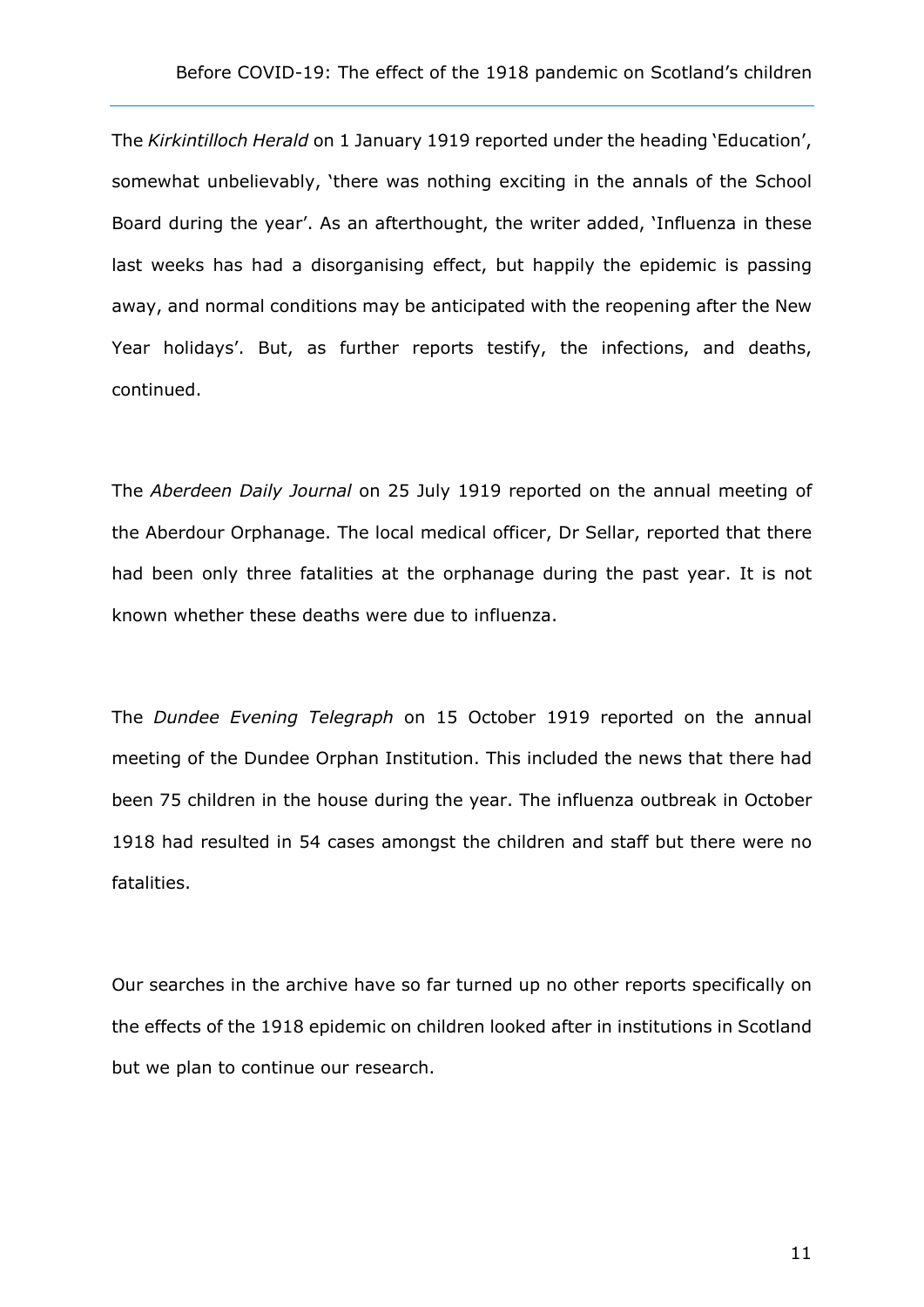#### **Conclusion**

The history of the 'Spanish Flu' pandemic of 1918-1920 covers eerily familiar territory for us a century later living through another virus-borne pandemic. Shops, bars, restaurants, places of worship, schools and workplaces closed, opened and closed again. People were urged not to cough and sneeze in their hands and then shake hands with others without washing. The debate about the efficacy of face covering then would be familiar now.

Apparently in a reverse of today's infection spread, the peak of the 1918-1920 influenza epidemic reached Scotland earlier than England and Wales, and, '…urban areas, coastal areas and areas well-served by mass communication and transport links [of Scotland] suffered higher mortality than rural, inland and isolated areas' (Johnson, 2004, p. 220). While the official, registered mortality attributed to the pandemic in Scotland was 17,575, Johnson has used the 'excess deaths' methodology to estimate the likely death toll of the 1918 pandemic as being in the range 29,000 to 35,000. It may have been much higher, possibly double that amount, according to (Butler & Hogg, 2007), who also note that there were more than 1,000 deaths in the years following the pandemic caused by a complication, encephalitis lethargica, with people suffering from this condition still alive into the 1950s. On 20 May 2020, statistics published by the National Records of Scotland showed that 3,546 people had died with Covid-19.[5](#page-12-0)

-

<span id="page-12-0"></span><sup>5</sup> [https://www.nrscotland.gov.uk](https://www.nrscotland.gov.uk/)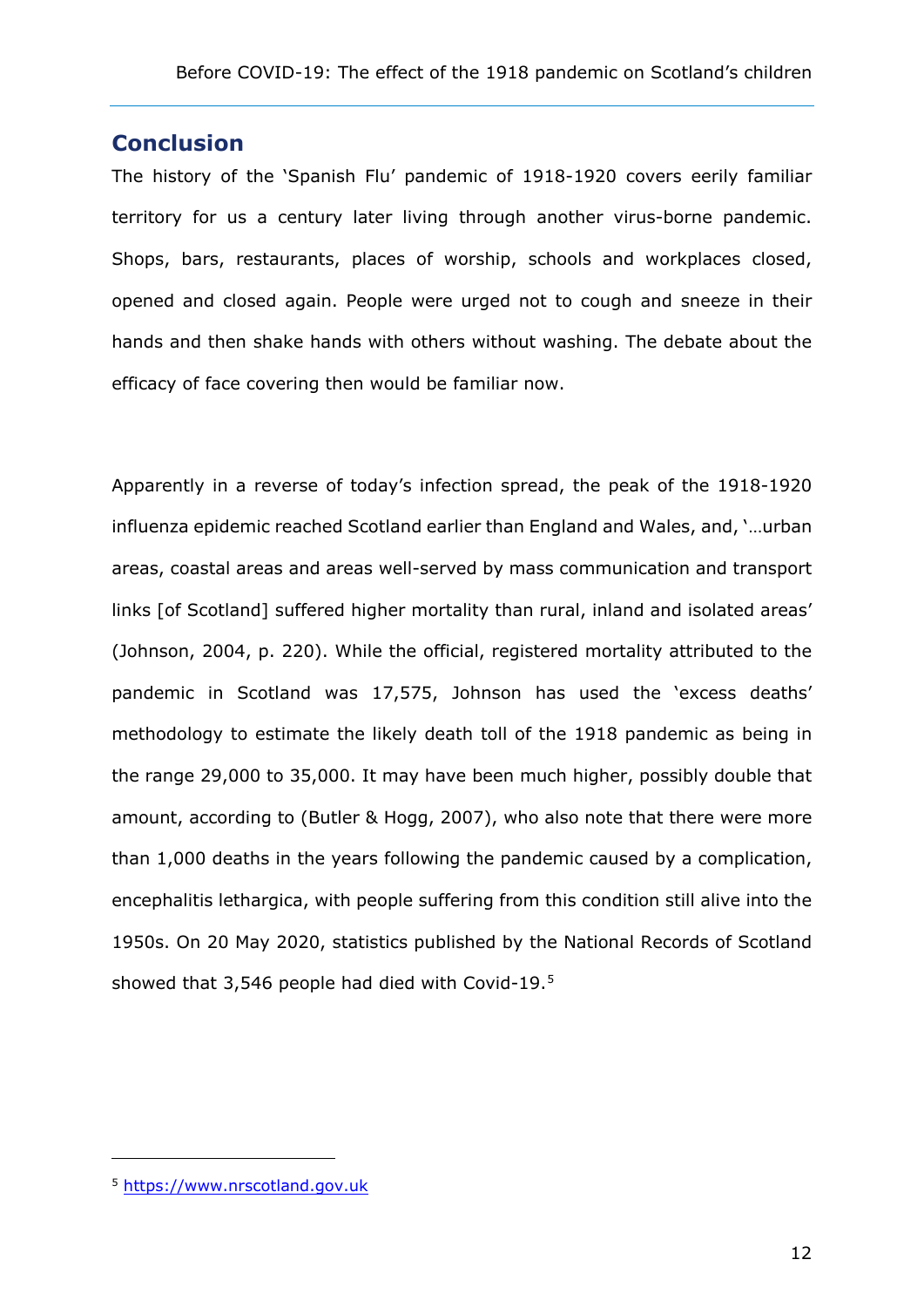Awareness of the importance of public hygiene was different in 1918, and none of the accounts we have read mentions hand washing, or the use of alcohol gels. A century ago, great store was placed on the disinfection of public buildings and the virtues of fresh air through the use of open windows. It was also recommended by doctors that people sniffed up a salt solution twice daily, gargled with permanganate of potash, and soaked their handkerchiefs with eucalyptus, pine nuts, or iodine.

But, like today, people touted fake remedies. Butler and Hogg (*ibid*.) note that the politician Sir Frederick Milner wrote to *The Scotsman* recommending an oral preparation containing carbolic acid, a treatment rejected by the president of the Pharmaceutical Society of Great Britain North British branch as dangerous. The *Wishaw Press* on 7 March 1919 reported that Mr Nicol, Sanitary Inspector, had arranged the preparation of a special chamber into which children would be taken to breath Formalin, a solution of formaldehyde and water!

Coverage of the pandemic in the Press was not as forensic as today's, either because people were weary of the reports of deaths of soldiers or because of political pressure to underreport the threat. Medical services were severely under strength because so many doctors and nurses were serving in the army and navy. Subsequent studies of the experiences of the 1918-20 pandemic have considerably influenced the development of virus science and current public health approaches to COVID-19.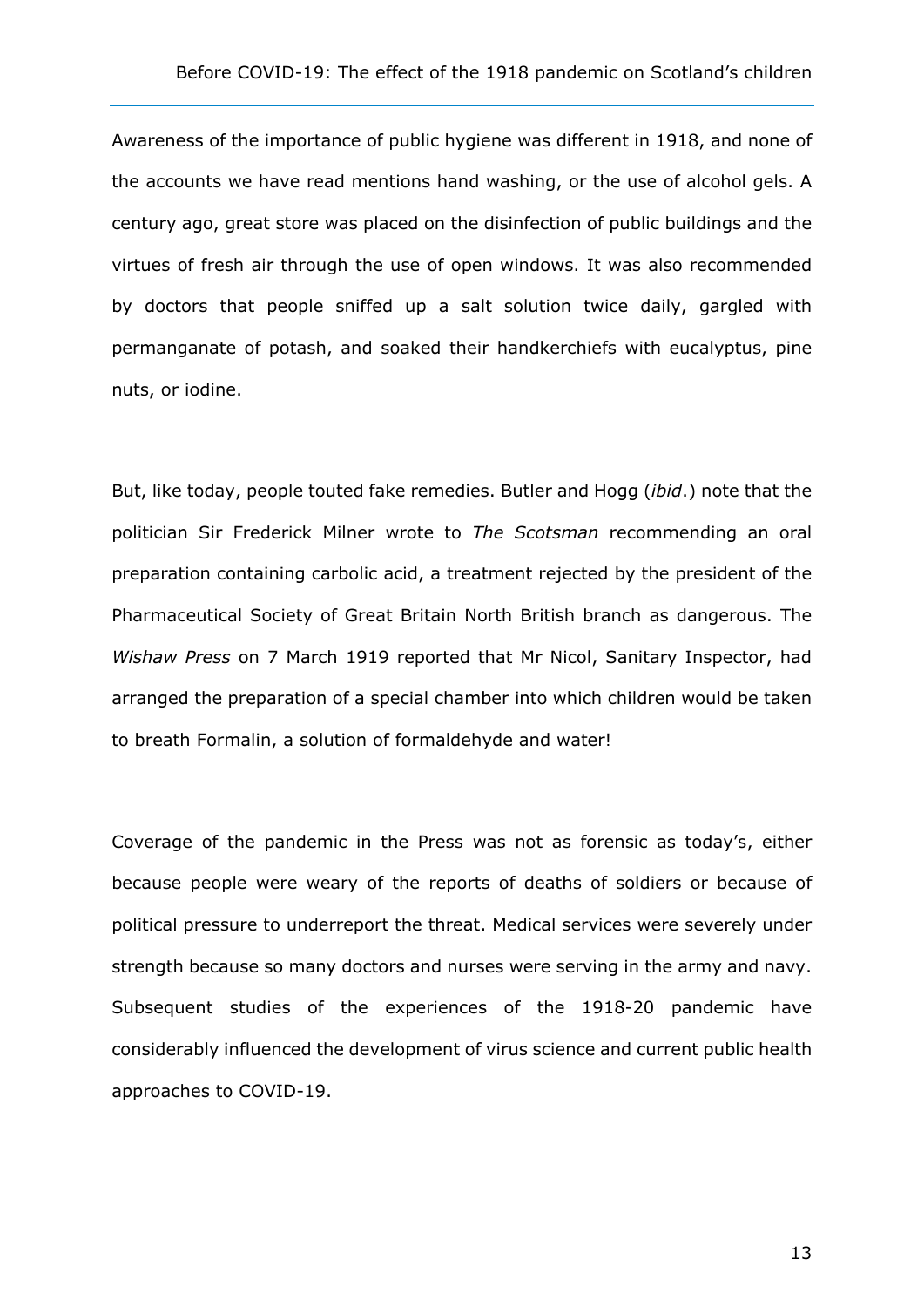#### **References**

Boast, A., Munro, A., & Goldstein, H. (2020). An evidence summary of paediatric COVID-19 literature *Don't Forget the Bubbles*. doi:10.31440/DFTB.24063

Borland, B. (2018). First British Spanish flu pandemic victims were children at Scottish orphanage. *Express*. Retrieved from

[https://www.express.co.uk/news/uk/955767/spanish-flu-first-british-victims](https://www.express.co.uk/news/uk/955767/spanish-flu-first-british-victims-smyllum-park-infamous-pandemic-scotland)[smyllum-park-infamous-pandemic-scotland](https://www.express.co.uk/news/uk/955767/spanish-flu-first-british-victims-smyllum-park-infamous-pandemic-scotland)

Butler, A. R., & Hogg, J. L. (2007). Exploring Scotland's influenza pandemic of 1918-19: Lest we forget. *Journal of the Royal College of Physicians of Edinburgh, 37*, 362-366.

Flecknoe, D., Wakefield, B. C., & Simmons, A. (2018). Plagues & wars: The 'Spanish Flu' pandemic as a lesson from history. *Medicine, Conflict and Survival, 34*(2), 61-68. doi:10.1080/13623699.2018.1472892

Johnson, N. P. A. S. (2004). Scottish 'flu: The Scottish experience of 'Spanish flu'. *The Scottish Historical Review, LXXXIII*(216), 216-226.

Liverpool, L. (2020). Why don't children seem to get very ill from the corona virus? *New Scientist*. Retrieved from

[https://www.newscientist.com/article/2237259-why-dont-children-seem-to-get](https://www.newscientist.com/article/2237259-why-dont-children-seem-to-get-very-ill-from-the-coronavirus/)[very-ill-from-the-coronavirus/](https://www.newscientist.com/article/2237259-why-dont-children-seem-to-get-very-ill-from-the-coronavirus/)

MacLean, A. (1918). Outbreak of an acute febrile disease in three factories and an industrial school in Glasgow. *The Lancet, 192*(4950), 36. doi:10.1016/S0140- 6736(00)53553-3

Mamelund, S. (2017). Profiling a pandemic. *Natural History, September*, 6-10.

Martini, M., Gazzaniga, V., Bragazzi, N. L., & Barberis, I. (2019). the Spanish flu influenza pandemic: A lesson from history 100 years after 1918. *Journal of Preventive Medicine and Hygiene, 60*(1), E64-E67. doi:10.15167/2421- 4248/jpmh2019.1.1205